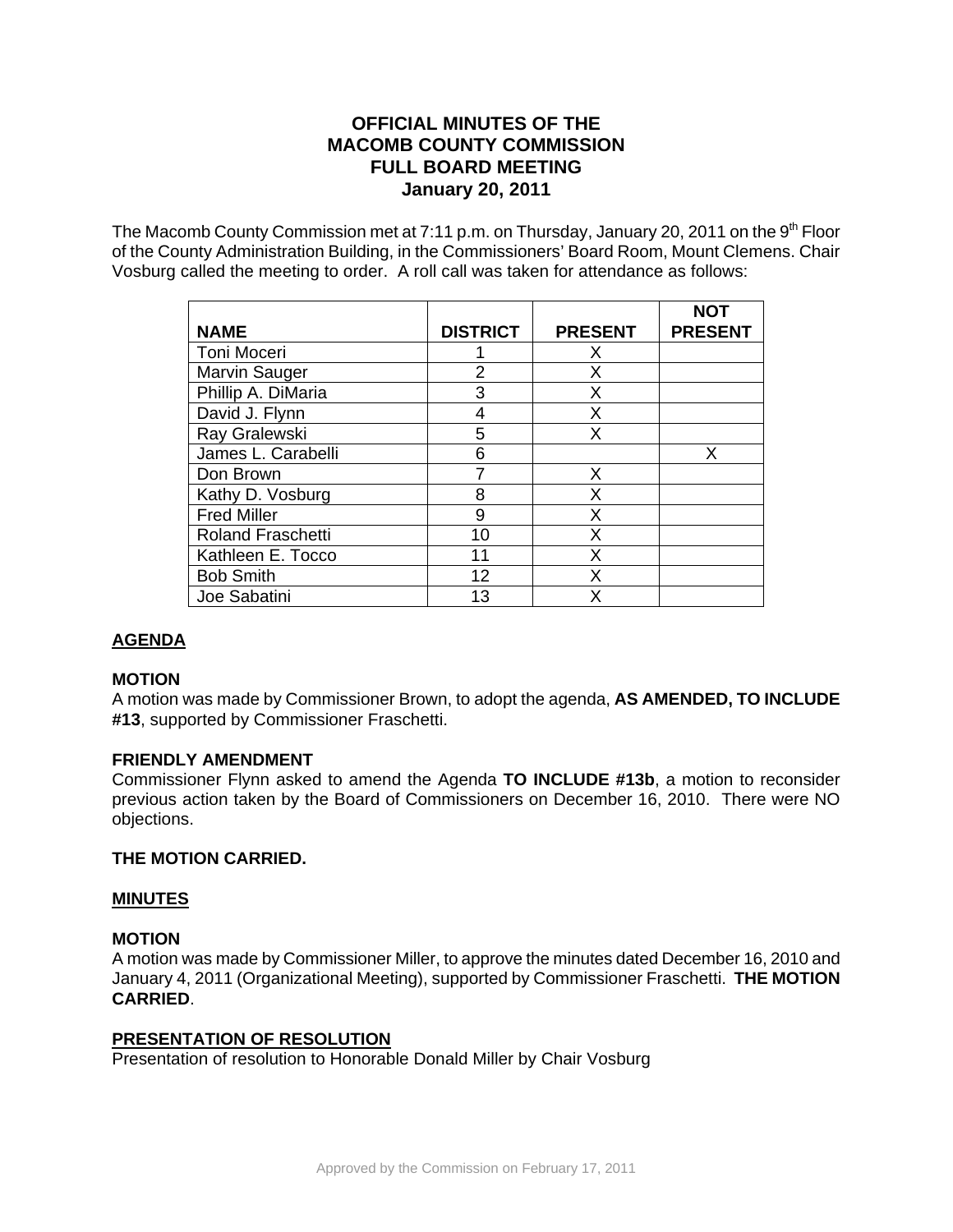## **INVOCATION**

Commissioner Moceri introduced Imam Steve Elturk of the Islamic Organization of North America First Mosque in Warren, who gave the invocation.

### **PUBLIC PARTICIPATION**

Franklin Bruno, 8076 Meadow Avenue, Warren, MI Don Lobsinger, 29600 Taylor Street, St. Clair Shores

### *COMMITTEE REPORTS*

## **RULES COMMITTEE – January 18, 2011**

The clerk read the recommendation from the Rules Committee:

## **R11-001** Adopt the Board of Commissioners Rules of Procedure

Commissioner Brown amended the recommendation to include an amendment to Rule VI, Section C, to read: "The time required for notification of a special meeting shall be accordance with the Michigan Open Meetings Act" and Section C would become Section D.

## **MOTION**

A motion was made Commissioner DiMaria to adopt the rules as amended, supported by Commissioner Fraschetti. **THE MOTION CARRIED.** 

#### **RESOLUTIONS/TRIBUTES**

#### **MOTION**

A motion was made by Commissioner Smith to adopt Resolution No. 11-01 Commemorating the 15<sup>th</sup> Anniversary of the Village of Peace Manor (offered by Smith), supported by Commissioner Moceri. **THE MOTION CARRIED.** 

#### **2010-2011 COMMITTEE ASSIGNMENTS**

#### **R11-002 MOTION**

A motion was made by Commissioner Brown, to adopt the committee assignments, supported by Commissioner Sauger. **THE MOTION CARRIED**.

#### **2011 MEETING SCHEDULE**

#### **R11-003 MOTION**

A motion was made by Commissioner Miller, to approve the amended 2011 meeting schedule, supported by Commissioner DiMaria.

## **MOTION TO AMEND**

Commissioner Miller made a motion to amend to include that it is the intent of board to explore the feasibility of having some or all committee meetings at night to increase public participation and report back at the next regular Full Board meeting, supported by Flynn. **THE MOTION TO AMEND CARRIED.** (Record Sauger NO vote)

## **THE MOTION AS AMENDED CARRIED.**

## **APPOINTMENTS**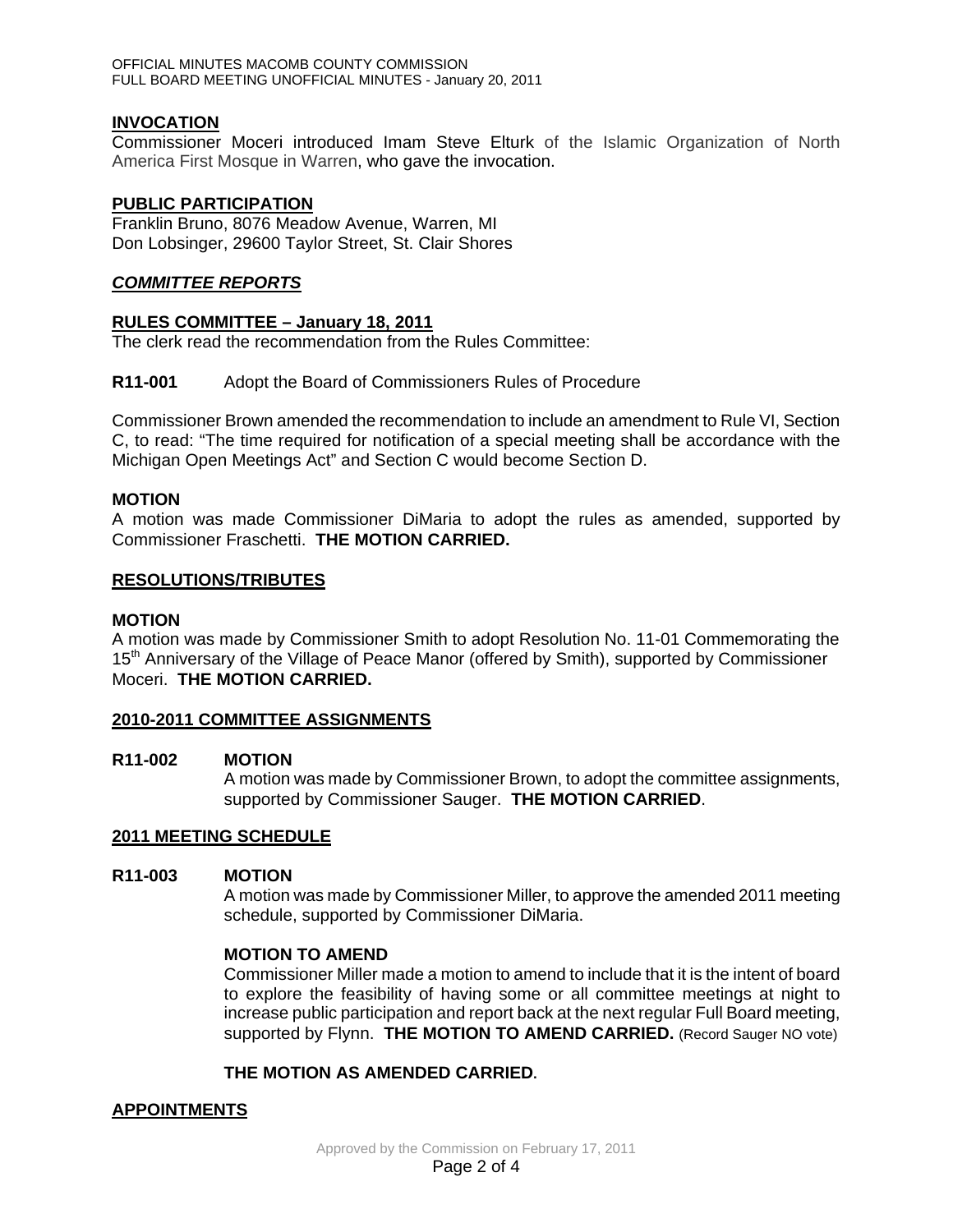Chair Appointment with Concurrence of Board:

## a) **Health Department Hearing Board:**

Upon appointment through December 31, 2012

- George Penna Citizen-At-Large
	-
- Dr. Donald Amboyer Alternate Citizen-At-Large
- Toni Moceri Commissioner Representative

## **MOTION**

A motion was made by Commissioner Flynn, to approve the appointments as recommended by the Board Chair, supported by Commissioner Moceri. **THE MOTION CARRIED.** 

## **George Penna, Dr. Donald Amboyer and Commissioner Toni Moceri were appointed to the Health Department Hearing Board.**

## **MOTION TO RECONSIDER PREVIOUS ACTION TAKEN ON DECEMBER 16, 2010**

## **R11-004 MOTION**

A motion was made by Commissioner Flynn to reconsider the vote on the motion to award the bid for Lake St. Clair Coastal Marshland Restoration Project to Anderson, Eckstein and Westrick, Inc., of Michigan, supported by Commissioner Brown. **THE MOTION CARRIED.** 

## **R11-005 MOTION**

A motion was made by Commissioner Flynn to award the bid for the Lake St. Clair Coastal Marshland Restoration Project to ASTI Environmental, funding is available through the EPA Grant for \$1.5 million given to Macomb County for the Lake St. Clair Restoration Initiative, supported by Commissioner DiMaria. **THE MOTION CARRIED.** 

## **NEW BUSINESS**

None

## **PUBLIC PARTICIPATION**

Don Lobsinger, 29600 Taylor Street, St. Clair Shores Barbara Brown, 31527 Newport, Warren Dr. Douglas Smith, retired pathologist, former U of M professor Jeff Lucas, 73401 McFadden, Armada

## **ROLL CALL**

|                      |                 |                | <b>NOT</b>     |
|----------------------|-----------------|----------------|----------------|
| <b>NAME</b>          | <b>DISTRICT</b> | <b>PRESENT</b> | <b>PRESENT</b> |
| Toni Moceri          |                 |                |                |
| <b>Marvin Sauger</b> |                 |                |                |
| Phillip A. DiMaria   |                 |                |                |
| David J. Flynn       |                 |                |                |
| Ray Gralewski        |                 |                |                |
| James L. Carabelli   |                 |                |                |